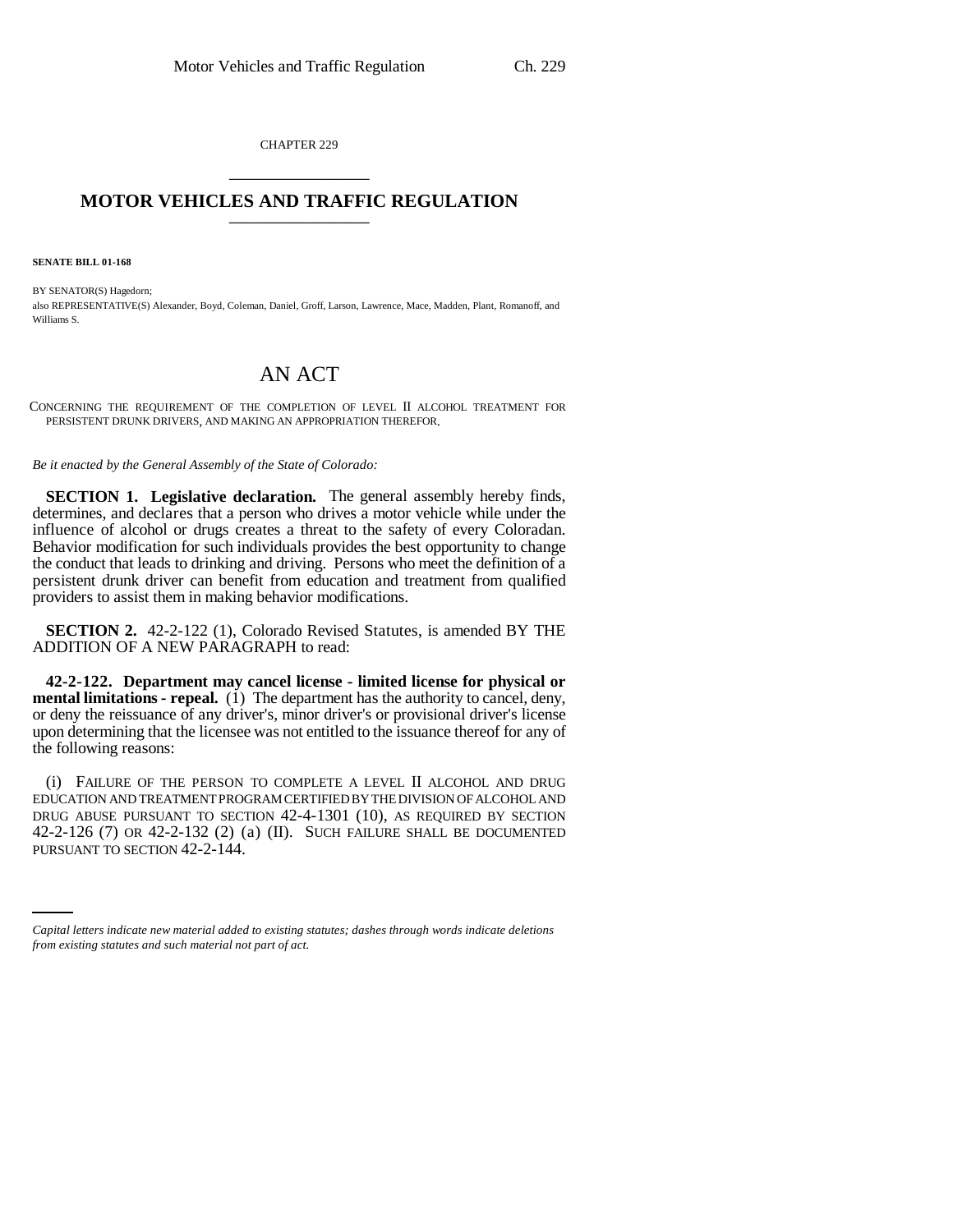Ch. 229 Motor Vehicles and Traffic Regulation

**SECTION 3.** 42-2-122 (3), Colorado Revised Statutes, is amended to read:

**42-2-122. Department may cancel license - limited license for physical or mental limitations - repeal.** (3) Upon such cancellation, the licensee must surrender the license so cancelled to the department, and thereafter such licensee shall be entitled to a hearing by the department if such license is returned and if such request is made within thirty days from the date of such cancellation; except that a denial or cancellation under paragraph (h) OR (i) of subsection (1) of this section shall be deemed to be final agency action for judicial review purposes under section 24-4-104, C.R.S. Such hearing, if requested, shall be held no later than thirty days from the date of such cancellation. Notification of such cancellation shall be given as provided in section 42-2-119.

**SECTION 4.** 42-2-126 (7) (c), Colorado Revised Statutes, is amended to read:

**42-2-126. Revocation of license based on administrative determination.** (7) (c) (I) Following a license revocation, the department shall not issue a new license or otherwise restore the driving privilege unless it is satisfied, after an investigation of the character, habits, and driving ability of the person, that it will be safe to grant the privilege of driving a motor vehicle on the highways. The department may not require a person to undergo skills or knowledge testing prior to issuance of a new license or restoration of such person's driving privilege if such person's license was revoked for a first violation of driving with excessive alcohol content pursuant to subparagraph (I) of paragraph (b) of subsection (6) of this section.

(II) IF THE PERSON WAS DETERMINED TO BE IN VIOLATION OF SUBPARAGRAPH (I) OF PARAGRAPH (a) OF SUBSECTION (2) OF THIS SECTION AND THE PERSON HAD A BLOOD ALCOHOL LEVEL, AS SHOWN BY ANALYSIS OF SUCH PERSON'S BLOOD OR BREATH, THAT WAS 0.20 OR MORE GRAMS OF ALCOHOL PER ONE HUNDRED MILLILITERS OF BLOOD OR 0.20 OR MORE GRAMS OF ALCOHOL PER TWO HUNDRED TEN LITERS OF BREATH AT THE TIME OF DRIVING OR WITHIN TWO HOURS AFTER DRIVING; OR IF THE PERSON'S DRIVING RECORD OTHERWISE INDICATES A DESIGNATION AS A PERSISTENT DRUNK DRIVER AS DEFINED IN SECTION 42-1-102 (68.5), THE DEPARTMENT SHALL REQUIRE SUCH PERSON TO COMPLETE A LEVEL II ALCOHOL AND DRUG EDUCATION AND TREATMENT PROGRAM CERTIFIED BY THE DIVISION OF ALCOHOL AND DRUG ABUSE PURSUANT TO SECTION 42-4-1301 (10) BEFORE DRIVING PRIVILEGES MAY BE RESTORED.

(III) IF THE TOTAL PERIOD OF LICENSE RESTRAINT UNDER THIS PARAGRAPH (c) IS NOT SUFFICIENT TO ALLOW FOR THE COMPLETION OF LEVEL II ALCOHOL AND DRUG EDUCATION AND TREATMENT, OR THE DOCUMENTATION OF COMPLETION OF SUCH EDUCATION AND TREATMENT IS INCOMPLETE AT THE TIME OF REINSTATEMENT, PROOF OF CURRENT ENROLLMENT IN A LEVEL II ALCOHOL AND DRUG EDUCATION AND TREATMENT PROGRAM CERTIFIED BY THE DIVISION OF ALCOHOL AND DRUG ABUSE PURSUANT TO SECTION 42-4-1301 (10), ON A FORM APPROVED BY THE DEPARTMENT SHALL BE FILED WITH THE DEPARTMENT.

**SECTION 5.** 42-2-127 (14) (a), Colorado Revised Statutes, is amended to read:

**42-2-127. Authority to suspend license - to deny license - type of conviction**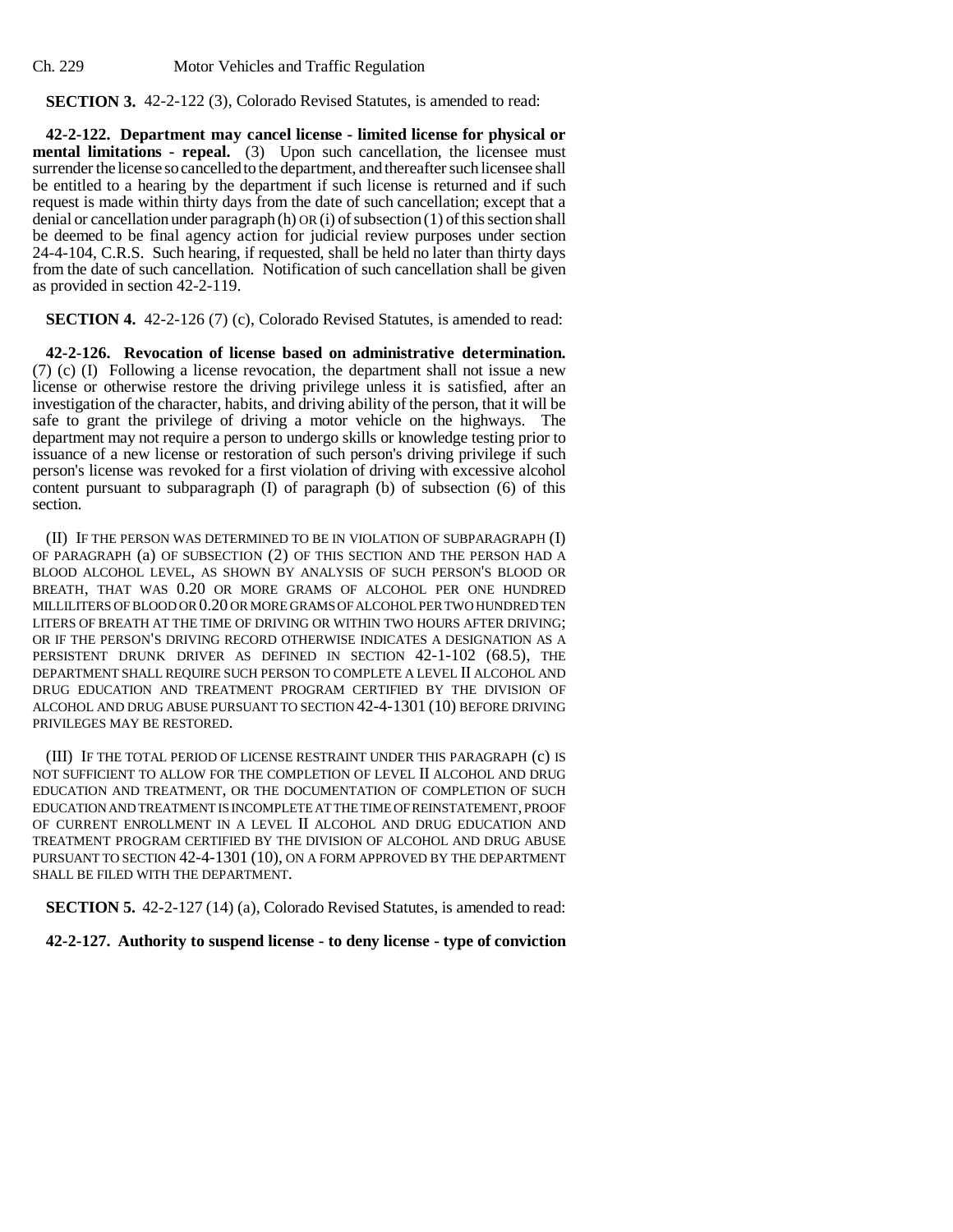**- points.** (14) (a) If there is no other statutory reason for denial of a probationary license, any individual who has had a license suspended by the department because of, at least in part, a conviction of an offense specified in paragraph (b) of subsection (5) of this section may be entitled to a probationary license pursuant to subsection (12) of this section for the purpose of driving for reasons of employment, education, health, or alcohol and drug education or treatment; but such individual, if ordered by the court which convicted the individual, must SHALL be enrolled in a program of alcohol and drug traffic driving education or ALCOHOL AND DRUG EDUCATION AND treatment certified by the division of alcohol and drug abuse in the department of human services. Such a probationary license shall contain any other restrictions as the department deems reasonable and necessary, shall be subject to cancellation for violation of any such restrictions, including absences from alcohol and drug education or treatment sessions or failure to complete alcohol and drug education or treatment programs, and shall be issued for the entire period of suspension.

**SECTION 6.** 42-2-132 (2) (a) (II), Colorado Revised Statutes, is amended to read:

**42-2-132. Period of suspension or revocation.** (2) (a) (II) (A) Following the period of revocation set forth in this subsection (2), the department shall not issue a new license unless and until it is satisfied that such person has demonstrated knowledge of the laws and driving ability through the appropriate motor vehicle testing process and that such person whose license was revoked pursuant to section 42-2-125 for an alcohol- or drug-related driving offense has completed not less than a level II alcohol and drug education and treatment program certified by the division of alcohol and drug abuse pursuant to section 42-4-1301 (10).

(B) IF THE PERSON WAS DETERMINED TO BE IN VIOLATION OF SECTION 42-2-126 (2) (a) (I) AND THE PERSON HAD A BLOOD ALCOHOL LEVEL, AS SHOWN BY ANALYSIS OF SUCH PERSON'S BLOOD OR BREATH, THAT WAS 0.20 OR MORE GRAMS OF ALCOHOL PER ONE HUNDRED MILLILITERS OF BLOOD OR 0.20 OR MORE GRAMS OF ALCOHOL PER TWO HUNDRED TEN LITERS OF BREATH AT THE TIME OF DRIVING OR WITHIN TWO HOURS AFTER DRIVING; OR IF THE PERSON'S DRIVING RECORD OTHERWISE INDICATES A DESIGNATION AS A PERSISTENT DRUNK DRIVER AS DEFINED IN SECTION 42-1-102 (68.5), THE DEPARTMENT SHALL REQUIRE SUCH PERSON TO COMPLETE A LEVEL II ALCOHOL AND DRUG EDUCATION AND TREATMENT PROGRAM CERTIFIED BY THE DIVISION OF ALCOHOL AND DRUG ABUSE PURSUANT TO SECTION 42-4-1301 (10).

(C) IF THE TOTAL PERIOD OF LICENSE RESTRAINT UNDER THIS SUBPARAGRAPH (II) IS NOT SUFFICIENT TO ALLOW FOR THE COMPLETION OF LEVEL II ALCOHOL AND DRUG EDUCATION AND TREATMENT, OR THE DOCUMENTATION OF COMPLETION OF SUCH EDUCATION AND TREATMENT IS INCOMPLETE AT THE TIME OF REINSTATEMENT, PROOF OF CURRENT ENROLLMENT IN A LEVEL II ALCOHOL AND DRUG EDUCATION AND TREATMENT PROGRAM CERTIFIED BY THE DIVISION OF ALCOHOL AND DRUG ABUSE PURSUANT TO SECTION 42-4-1301 (10), ON A FORM APPROVED BY THE DEPARTMENT SHALL BE FILED WITH THE DEPARTMENT.

**SECTION 7.** Part 1 of article 2 of title 42, Colorado Revised Statutes, is amended BY THE ADDITION OF A NEW SECTION to read:

## **42-2-144. Reporting by certified level II alcohol and drug education and**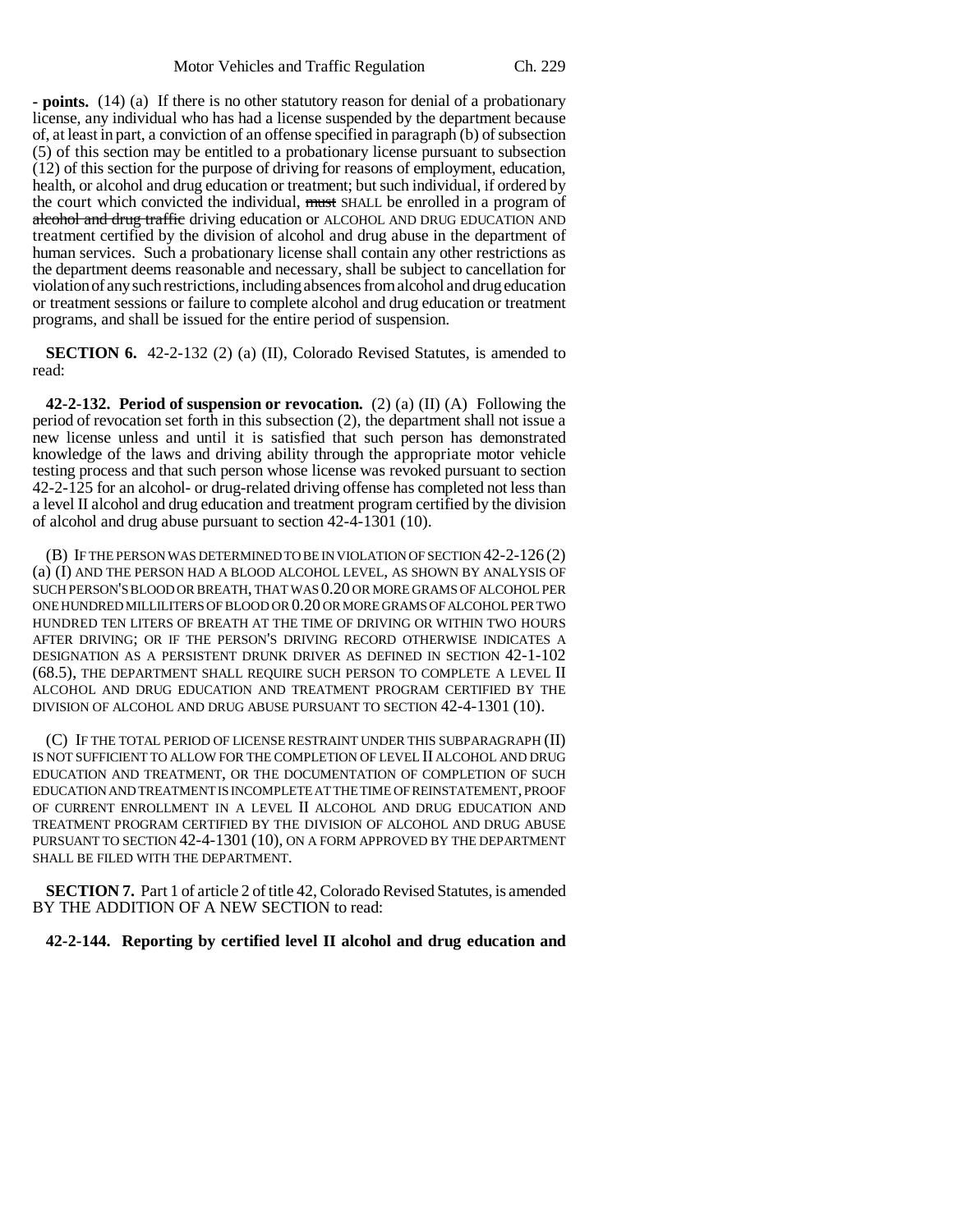**treatment providers - notice of administrative remedies against a driver's license - rules.** (1) THE DEPARTMENT SHALL REQUIRE ALL PROVIDERS OF LEVEL II ALCOHOL AND DRUG EDUCATION AND TREATMENT PROGRAMS CERTIFIED BY THE DIVISION OF ALCOHOL AND DRUG ABUSE PURSUANT TO SECTION 42-4-1301 (10) TO PROVIDE QUARTERLY REPORTS TO THE DEPARTMENT ABOUT EACH PERSON WHO IS ENROLLED AND WHO IS:

(a) REQUIRED TO COMPLETE LEVEL II ALCOHOL AND DRUG EDUCATION AND TREATMENT PURSUANT TO SECTION 42-2-126 (7) (c) (II); AND

(b) CHARGED WITH A SUBSEQUENT ALCOHOL- OR DRUG-RELATED DRIVING OFFENSE, OR BOTH.

(2) A PERSON DETERMINED NOT TO BE IN COMPLIANCE WITH LEVEL II ALCOHOL AND DRUG EDUCATION AND TREATMENT PURSUANT TO SUBSECTION (1) OF THIS SECTION SHALL BE SENT A LETTER FROM THE DEPARTMENT NOTIFYING THE PERSON OF SUCH NONCOMPLIANCE, ANY ADMINISTRATIVE REMEDIES THAT MAY BE TAKEN AGAINST THE PERSON'S PRIVILEGE TO DRIVE, AND THE TIME PERIOD THE PERSON HAS TO COMPLY WITH THE REQUIREMENTS FOR LEVEL II ALCOHOL AND DRUG EDUCATION AND TREATMENT BEFORE ADMINISTRATIVE REMEDIES WILL BE EXERCISED AGAINST THE PERSON'S DRIVING PRIVILEGE.

(3) THE DEPARTMENT MAY PROMULGATE RULES NECESSARY FOR THE IMPLEMENTATION OF THIS SECTION.

**SECTION 8.** 42-4-1301 (9) (a), (9) (b), and (9) (f) (I), Colorado Revised Statutes, are amended to read:

**42-4-1301. Driving under the influence - driving while impaired - driving with excessive alcohol content - tests - penalties - useful public service program - alcohol and drug driving safety program.** (9) (a) (I) Every person who is convicted of a violation of paragraph (a) or (c) of subsection (1) or paragraph (a) of subsection (2) of this section shall be punished by imprisonment in the county jail for not less than five days nor more than one year, and, in addition, the court may impose a fine of not less than three hundred dollars nor more than one thousand dollars. Except as provided in subparagraph  $(II)$  of paragraph  $(f)$  of this subsection  $(9)$ , the minimum period of imprisonment provided for such violation shall be mandatory. In addition to any other penalty that is imposed, every person who is convicted of a violation to which this subparagraph (I) applies shall perform not less than forty-eight hours nor more than ninety-six hours of useful public service. The performance of the minimum period of service shall be mandatory, and the court shall have no discretion to suspend the mandatory minimum period of performance of such service.

(II) Upon a conviction of a violation of paragraph (a) or (c) of subsection  $(1)$  or paragraph (a) of subsection (2) of this section, which violation occurred within five years after the date of a previous violation, for which there has been a conviction, of paragraph (a) or (c) of subsection  $(1)$  or paragraph  $(a)$  of subsection  $(2)$  of this section, or of section  $18-3-106$  (1) (b) (I) or  $18-3-205$  (1) (b) (I), C.R.S., the AN offender shall be punished by imprisonment in the county jail for not less than ninety days nor more than one year, and, in addition, the court may impose a fine of not less than five hundred dollars nor more than one thousand five hundred dollars UPON A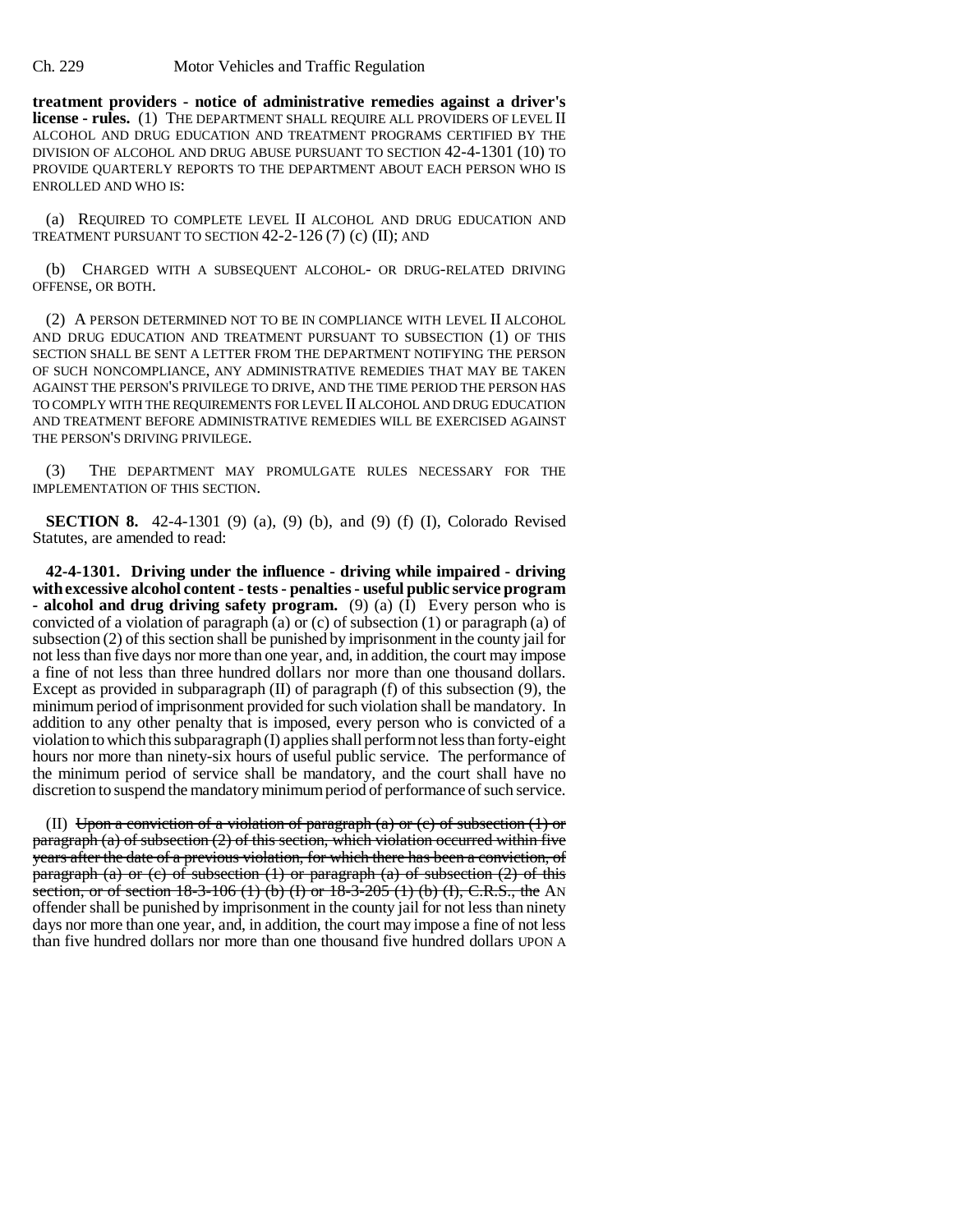CONVICTION OF A VIOLATION OF ANY OF THE FOLLOWING:

(A) PARAGRAPH (a) OR (c) OF SUBSECTION (1) OR PARAGRAPH (a) OF SUBSECTION (2) OF THIS SECTION, WHICH VIOLATION OCCURRED AT ANY TIME AFTER THE DATE OF A PREVIOUS VIOLATION FOR WHICH THERE HAS BEEN A CONVICTION OF PARAGRAPH (a) OR (c) OF SUBSECTION (1) OR PARAGRAPH (a) OF SUBSECTION (2) OF THIS SECTION OR DRIVING WHILE SUCH PERSON'S DRIVER'S LICENSE IS REVOKED;

(B) SECTION 18-3-106 (1) (b) (I), C.R.S.;

(C) SECTION 18-3-205 (1) (b) (I), C.R.S.; OR

(D) PARAGRAPH (a) OF SUBSECTION (1) OF THIS SECTION, DRIVING UNDER THE INFLUENCE, OR PARAGRAPH (b) OF SUBSECTION (1) OF THIS SECTION, DRIVING WHILE ABILITY IMPAIRED, AND THE AMOUNT OF ALCOHOL IN SUCH PERSON'S BLOOD, AS SHOWN BY ANALYSIS OF THE PERSON'S BLOOD OR BREATH, WAS 0.20 OR MORE GRAMS OF ALCOHOL PER ONE HUNDRED MILLILITERS OF BLOOD OR 0.20 OR MORE GRAMS OF ALCOHOL PER TWO HUNDRED TEN LITERS OF BREATH AT THE TIME OF DRIVING OR WITHIN TWO HOURS AFTER DRIVING.

(III) The minimum period of imprisonment as provided for such A violation DESCRIBED IN SUBPARAGRAPH (II) OF THIS PARAGRAPH (a) shall be mandatory, but the court may suspend up to eighty days of the period of imprisonment if the offender complies with the provisions of subparagraph (I) of paragraph (f) of this subsection (9). In addition to any other penalty that is imposed, every person who is convicted of a violation to which this subparagraph (II) applies SUBPARAGRAPH (II) OF THIS PARAGRAPH (a) AND THIS SUBPARAGRAPH (III) APPLY shall perform not less than sixty hours nor more than one hundred twenty hours of useful public service. The performance of the minimum period of service shall be mandatory, and the court shall have no discretion to suspend the mandatory minimum period of performance of such service.

(III) (IV) Upon conviction of a violation of paragraph (a) or (c) of subsection  $(1)$ or paragraph  $(a)$  of subsection  $(2)$  of this section, which violation occurred within five years after the date of a previous violation, for which there has been a conviction, of  $\frac{\text{parameter of}}{\text{parameter of}}$  (b) of subsection (1) of this section, the AN offender shall be punished by imprisonment in the county jail for not less than seventy days nor more than one year, and, in addition, the court may impose a fine of not less than four hundred fifty dollars nor more than one thousand five hundred dollars UPON CONVICTION OF A VIOLATION OF ANY OF THE FOLLOWING:

(A) PARAGRAPH (a) OR (c) OF SUBSECTION (1) OR PARAGRAPH (a) OF SUBSECTION (2) OF THIS SECTION, WHICH VIOLATION OCCURRED AT ANY TIME AFTER THE DATE OF A PREVIOUS VIOLATION FOR WHICH THERE HAS BEEN A CONVICTION OF PARAGRAPH (a) OR (c) OF SUBSECTION (1) OR PARAGRAPH (a) OF SUBSECTION (2) OF THIS SECTION;

(B) SECTION 18-3-106 (1) (b) (I), C.R.S.;

(C) SECTION 18-3-205 (1) (b) (I), C.R.S.; OR

(D) PARAGRAPH (a) OF SUBSECTION (1) OF THIS SECTION, DRIVING UNDER THE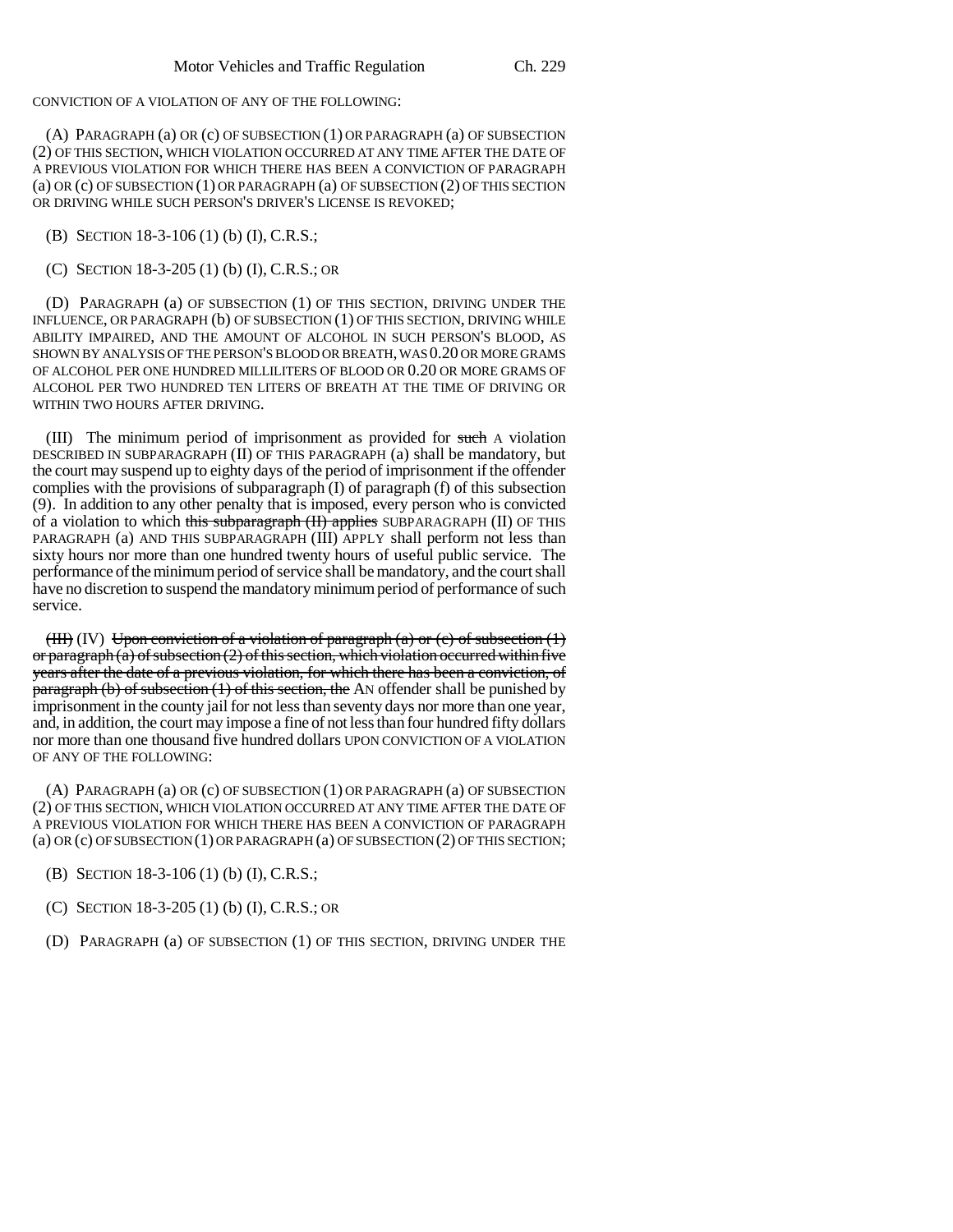INFLUENCE, OR PARAGRAPH (b) OF SUBSECTION (1) OF THIS SECTION, DRIVING WHILE ABILITY IMPAIRED, AND THE AMOUNT OF ALCOHOL IN SUCH PERSON'S BLOOD, AS SHOWN BY ANALYSIS OF THE PERSON'S BLOOD OR BREATH, WAS 0.20 OR MORE GRAMS OF ALCOHOL PER ONE HUNDRED MILLILITERS OF BLOOD OR 0.20 OR MORE GRAMS OF ALCOHOL PER TWO HUNDRED TEN LITERS OF BREATH AT THE TIME OF DRIVING OR WITHIN TWO HOURS AFTER DRIVING.

(V) The minimum period of imprisonment as provided for such A violation DESCRIBED IN SUBPARAGRAPH (IV) OF THIS PARAGRAPH (a) shall be mandatory, but the court may suspend up to sixty-three days of the period of imprisonment if the offender complies with the provisions of subparagraph  $(I)$  of paragraph  $(f)$  of this subsection (9). In addition to any other penalty that is imposed, every person who is convicted of a violation to which this subparagraph (III) applies SUBPARAGRAPH (IV) OF THIS PARAGRAPH (a) AND THIS SUBPARAGRAPH (V) APPLY shall perform not less than fifty-six hours nor more than one hundred twelve hours of useful public service. The performance of the minimum period of service shall be mandatory, and the court shall have no discretion to suspend the mandatory minimum period of performance of such service.

(b) (I) Every person who is convicted of a violation of paragraph (b) of subsection (1) of this section shall be punished by imprisonment in the county jail for not less than two days nor more than one hundred eighty days, and, in addition, the court may impose a fine of not less than one hundred dollars nor more than five hundred dollars. Except as provided in subparagraph  $(II)$  of paragraph  $(f)$  of this subsection  $(9)$ , the minimum period of imprisonment provided for such violation shall be mandatory. In addition to any other penalty which is imposed, every person who is convicted of a violation to which this subparagraph (I) applies shall perform not less than twenty-four hours nor more than forty-eight hours of useful public service. The performance of the minimum period of service shall be mandatory, and the court shall have no discretion to suspend the mandatory minimum period of performance of such service.

(II) Upon a conviction of a second or subsequent violation of paragraph (b) of subsection (1) of this section, which violation occurred within five years of the date of a previous violation, for which there has been a conviction, of paragraph (b) of subsection  $(1)$  of this section, the AN offender shall be punished by imprisonment in the county jail for not less than forty-five days nor more than one year, and, in addition, the court may impose a fine of not less than three hundred dollars nor more than one thousand dollars UPON CONVICTION OF A VIOLATION OF ANY OF THE FOLLOWING:

(A) PARAGRAPH (a) OR (c) OF SUBSECTION (1) OR PARAGRAPH (a) OF SUBSECTION (2) OF THIS SECTION, WHICH VIOLATION OCCURRED AT ANY TIME AFTER THE DATE OF A PREVIOUS VIOLATION FOR WHICH THERE HAS BEEN A CONVICTION OF PARAGRAPH (a) OR (c) OF SUBSECTION (1) OR PARAGRAPH (a) OF SUBSECTION (2) OF THIS SECTION;

- (B) SECTION 18-3-106 (1) (b) (I), C.R.S.;
- (C) SECTION 18-3-205 (1) (b) (I), C.R.S.; OR
- (D) PARAGRAPH (a) OF SUBSECTION (1) OF THIS SECTION, DRIVING UNDER THE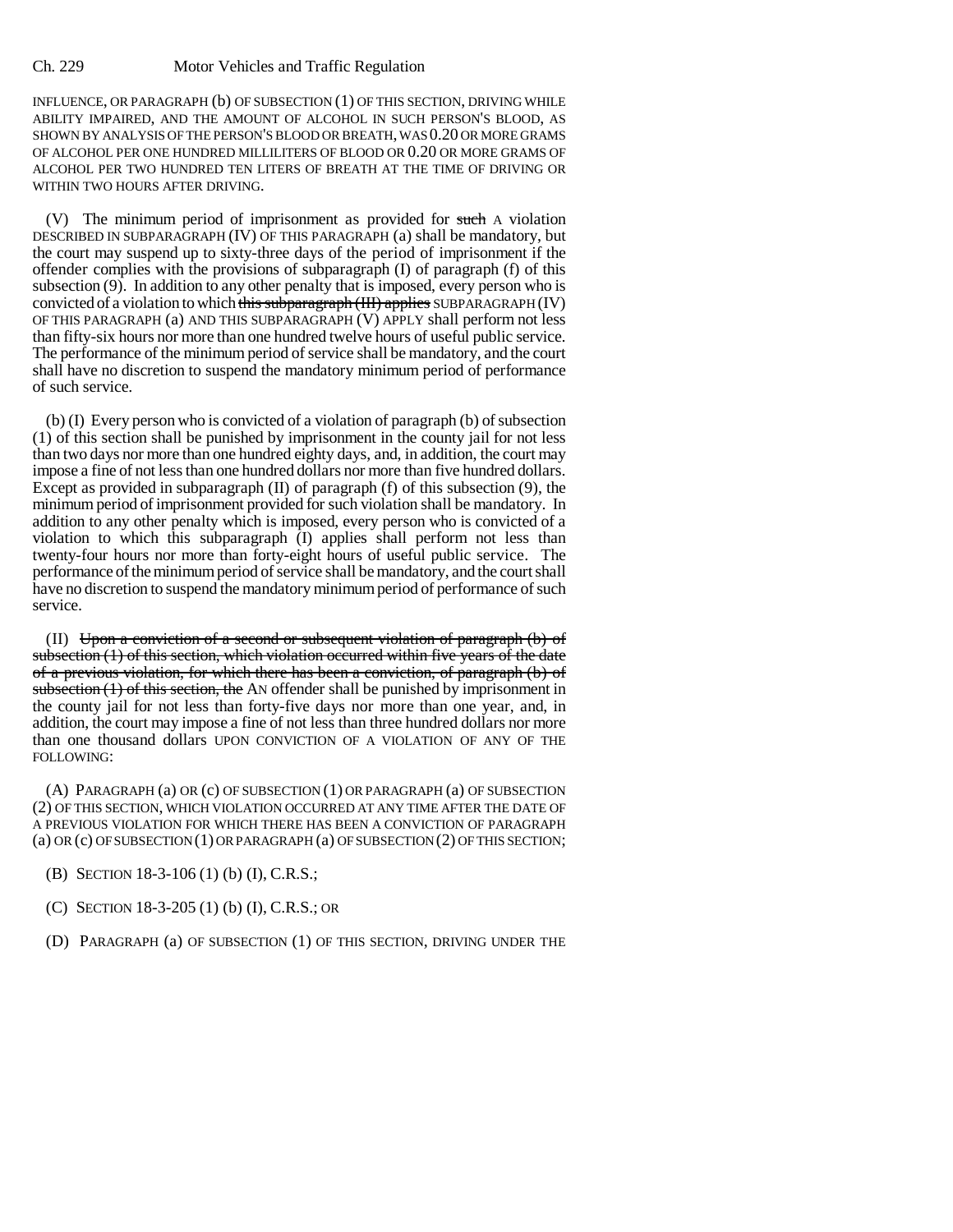INFLUENCE, OR PARAGRAPH (b) OF SUBSECTION (1) OF THIS SECTION, DRIVING WHILE ABILITY IMPAIRED, AND THE AMOUNT OF ALCOHOL IN SUCH PERSON'S BLOOD, AS SHOWN BY ANALYSIS OF THE PERSON'S BLOOD OR BREATH, WAS 0.20 OR MORE GRAMS OF ALCOHOL PER ONE HUNDRED MILLILITERS OF BLOOD OR 0.20 OR MORE GRAMS OF ALCOHOL PER TWO HUNDRED TEN LITERS OF BREATH AT THE TIME OF DRIVING OR WITHIN TWO HOURS AFTER DRIVING.

(III) The minimum period of imprisonment as provided for such A violation DESCRIBED IN SUBPARAGRAPH (II) OF THIS PARAGRAPH (b) shall be mandatory, but the court may suspend up to forty days of the period of imprisonment if the offender complies with the provisions of subparagraph (I) of paragraph (f) of this subsection (9). In addition to any other penalty  $\frac{1}{2}$  which THAT is imposed, every person who is convicted of a violation to which this subparagraph  $(H)$  applies SUBPARAGRAPH (II) OF THIS PARAGRAPH (b) AND THIS SUBPARAGRAPH (III) APPLY shall perform not less than forty-eight hours nor more than ninety-six hours of useful public service. The performance of the minimum period of service shall be mandatory, and the court shall have no discretion to suspend the mandatory minimum period of performance of such service.

 $(HH)$  (IV) Upon conviction of a violation of paragraph (b) of subsection (1) of this section, which violation occurred within five years after the date of a previous violation, for which there has been a conviction, of paragraph  $(a)$  or  $(c)$  of subsection (1) or paragraph (a) of subsection  $(2)$  of this section, or of section 18-3-106  $(1)$  (b) (I) or  $18-3-205$  (1) (b) (I), C.R.S., the AN offender shall be punished by imprisonment in the county jail for not less than sixty days nor more than one year, and, in addition, the court may impose a fine of not less than four hundred dollars nor more than one thousand two hundred dollars UPON CONVICTION OF A VIOLATION OF ANY OF THE FOLLOWING:

(A) PARAGRAPH (a) OR (c) OF SUBSECTION (1) OR PARAGRAPH (a) OF SUBSECTION (2) OF THIS SECTION, WHICH VIOLATION OCCURRED AT ANY TIME AFTER THE DATE OF A PREVIOUS VIOLATION FOR WHICH THERE HAS BEEN A CONVICTION OF PARAGRAPH (a) OR (c) OF SUBSECTION (1) OR PARAGRAPH (a) OF SUBSECTION (2) OF THIS SECTION;

(B) SECTION 18-3-106 (1) (b) (I), C.R.S.;

(C) SECTION 18-3-205 (1) (b) (I), C.R.S.; OR

(D) PARAGRAPH (a) OF SUBSECTION (1) OF THIS SECTION, DRIVING UNDER THE INFLUENCE, OR PARAGRAPH (b) OF SUBSECTION (1) OF THIS SECTION, DRIVING WHILE ABILITY IMPAIRED, AND THE AMOUNT OF ALCOHOL IN SUCH PERSON'S BLOOD, AS SHOWN BY ANALYSIS OF THE PERSON'S BLOOD OR BREATH, WAS 0.20 OR MORE GRAMS OF ALCOHOL PER ONE HUNDRED MILLILITERS OF BLOOD OR 0.20 OR MORE GRAMS OF ALCOHOL PER TWO HUNDRED TEN LITERS OF BREATH AT THE TIME OF DRIVING OR WITHIN TWO HOURS AFTER DRIVING.

(V) The minimum period of imprisonment as provided for such A violation DESCRIBED IN SUBPARAGRAPH (IV) OF THIS PARAGRAPH (b) shall be mandatory, but the court may suspend up to fifty-four days of the period of imprisonment if the offender complies with the provisions of subparagraph (I) of paragraph (f) of this subsection (9). In addition to any other penalty that is imposed, every person who is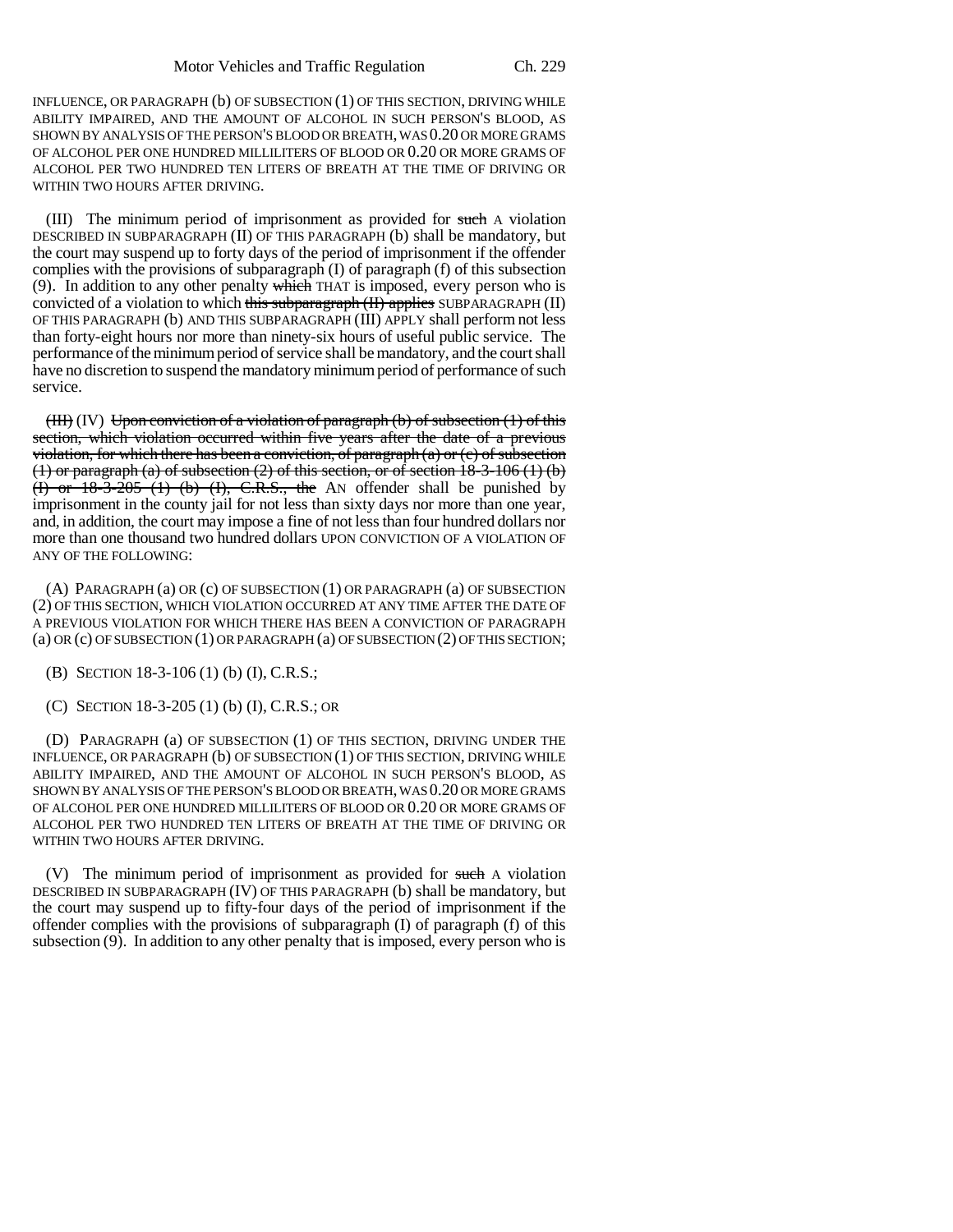convicted of a violation to which this subparagraph (III) applies SUBPARAGRAPH (IV) OF THIS PARAGRAPH (b) AND THIS SUBPARAGRAPH (V) APPLY shall perform not less than fifty-two hours nor more than one hundred four hours of useful public service. The performance of the minimum period of service shall be mandatory, and the court shall have no discretion to suspend the mandatory minimum period of performance of such service.

 $(HY)$  (VI) Notwithstanding the other provisions of this paragraph (b), if a person is charged with an offense of driving under the influence under paragraph (a) of subsection (1) of this section and the amount of alcohol in such person's blood, as shown by analysis of the person's blood or breath, was 0.20 or more grams of alcohol per one hundred milliliters of blood or 0.20 or more grams of alcohol per two hundred ten liters of breath at the time of driving or within two hours after driving, and if for such incident such person is then convicted of the lesser offense of driving while ability impaired under paragraph (b) of subsection (1) of this section, then, because of such aggravating factor, such person is subject to the penalties imposed by paragraph (a) of this subsection (9) for such conviction.

(f) (I) The sentence of any person subject to the provisions of subparagraph (II),  $\sigma$ r (III), (IV), OR (V) of paragraph (a) or subparagraph (II),  $\sigma$ r (III), (IV), OR (V) of paragraph (b) of this subsection (9) may be suspended to the extent provided for in said subparagraphs if the offender receives a presentence alcohol and drug evaluation; based on that evaluation, satisfactorily completes an appropriate level I or level II alcohol and drug driving safety education or treatment program; and abstains from the use of alcohol for a period of one year from the date of sentencing. Such abstinence shall be monitored by the treatment facility by the administration of disulfiram or by any other means that the director of the treatment facility deems appropriate. If, at any time during the one-year period, the offender does not satisfactorily comply with the conditions of the suspension, that sentence shall be reimposed, and the offender shall spend that portion of such offender's sentence which was suspended in the county jail.

**SECTION 9.** 42-3-130.5, Colorado Revised Statutes, is amended to read:

**42-3-130.5. Persistent drunk driver cash fund - programs to deter persistent drunk drivers.** There is hereby created in the state treasury the persistent drunk driver cash fund, which shall be composed of moneys collected for penalty surcharges under section 42-4-1301 (9) (g) (II). The moneys in such fund are subject to annual appropriation by the general assembly to pay the costs incurred by the department regarding persistent drunk drivers under the provisions of sections 42-2-126 (2.5) and 42-7-406 (1.5), TO PAY FOR COSTS INCURRED BY THE DEPARTMENT FOR COMPUTER PROGRAMING CHANGES RELATED TO TREATMENT COMPLIANCE FOR PERSISTENT DRUNK DRIVERS PURSUANT TO SECTION 42-2-144, and to support programs that are intended to deter persistent drunk driving or intended to educate the public, with particular emphasis on the education of young drivers, regarding the dangers of persistent drunk driving. The departments of transportation, revenue, and human services shall coordinate programs intended to accomplish such goals.

**SECTION 10. Appropriation.** In addition to any other appropriation, there is hereby appropriated, out of any money in the persistent drunk driver cash fund created in section 42-3-130.5, Colorado Revised Statutes, to the department of